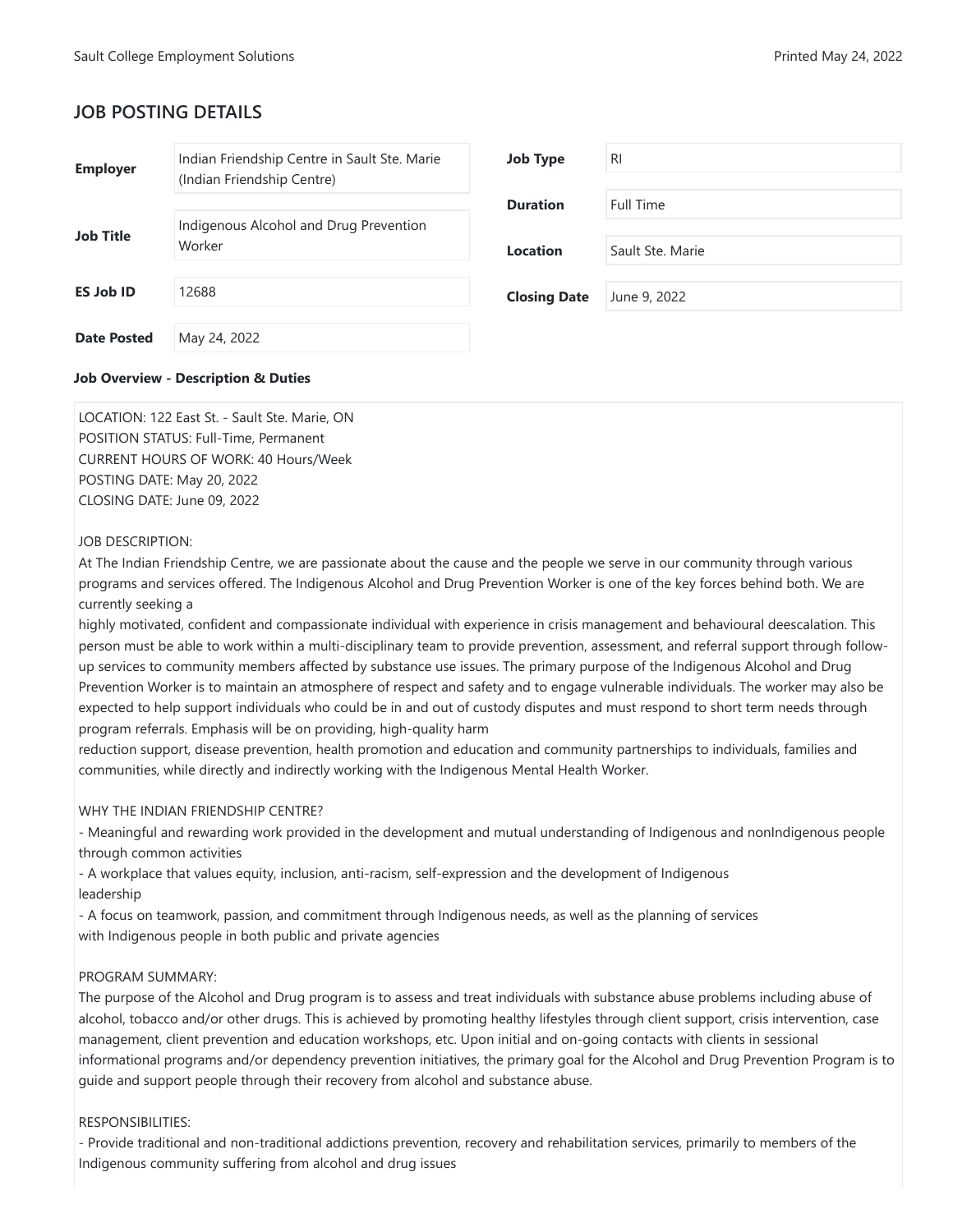- Complete initial intake, assessment and referral services necessary to support clients
- Maintain good standards of access to counselling, help and support for all in the community
- Provide a mentoring support and counselling service to those wanting to seek medical help for their addiction
- Explore the need for preventative support work and respond to such needs within the available resources
- Undertake discussion workshops with youth people to explore some of the deeper issues behind addictions
- Work in partnership with other local groups to engage people in alcohol and drug education programs
- Establish and/or facilitate after-care programs including relapse prevention using outreach for one-to-ones and group sessions
- Provide cultural and traditional practices when needed; ie. sharing circles, sweat lodges, healing ceremonies, etc.

- Provide education and information services to schools, community groups, other IFC programs, mainstream treatment and service providers

- Active participation in health fairs and community events to promote to articulate the aspirations of the Urban Aboriginal community

## **Required Skills**

## EDUCATION, TRAINING & EXPERIENCE:

- University degree or college diploma in a field related to health promotion and/or community development
- Experience and/or familiarity with drug overdose and First-Aid response
- Continued education in Indigenous studies is an asset
- Crisis Intervention certification or counselling training preferred
- Minimum of two years work experience in a similar or related position
- Or the equivalent combination of education and experience

### KNOWLEDGE, SKILLS & ABILITIES:

- Excellent communication and interpersonal skills to effectively engage and increase awareness of services
- Extensive knowledge of various systems that are attached to sheltering clients (CAS, PGT, OW/ODSP), criminal justice system, taxes, immigration, legal, housing, transportation, food security and capacity to navigate those systems with ease and professionalism
- Understanding of drug related behaviours, homelessness and/or street involvement
- Knowledge of and ability to apply recovery and harm reduction principles
- Demonstrated advanced clinical reasoning and decision-making skills
- Ability to effectively utilize community resources and supports to meet the needs of clients
- Ability to work under pressure within a changing environment
- Well-developed problem-solving, prioritization and conflict resolution skills
- Ability to work autonomously as well as collaboratively in a multi-disciplinary team environment
- Extensive advocacy, crisis intervention and prevention, conflict resolution, and negotiation skills
- Provide social and health navigation to enhance client connections while maintaining strong boundaries
- Proven ability to maintain sensitivity towards cultural, religious, economic and social beliefs, values and opinions
- Proven experience with overdose prevention and response + training in Naloxone administration
- Ability to maintain databases and produce rudimentary reports
- Working knowledge of Microsoft Office, virtual conferencing, and database experience

### **Other Requirements**

# REQUIREMENTS:

- Proof of valid Covid-19 Vaccination (Dose 1 & Dose 2)
- Current and valid Vulnerable Sector Check, as per the Criminal Record Review Act
- Must possess a valid Driver's License and access to a reliable vehicle
- Must provide a clear Driver's Abstract
- Must have or is willing to obtain First Aid/CPR Training Certification
- Ability/willingness to travel and to work flexible hours including evenings and weekends for client-based programs and services

# **How to Apply**

APPLICANTS MAY SEND A COVER LETTER, RESUME & 3 EMPLOYMENT REFERENCES TO: HRC@SSMIFC.CA

The Indian Friendship Centre (IFCSSM) is dedicated to building a workplace that reflects the diversity of the community in which we